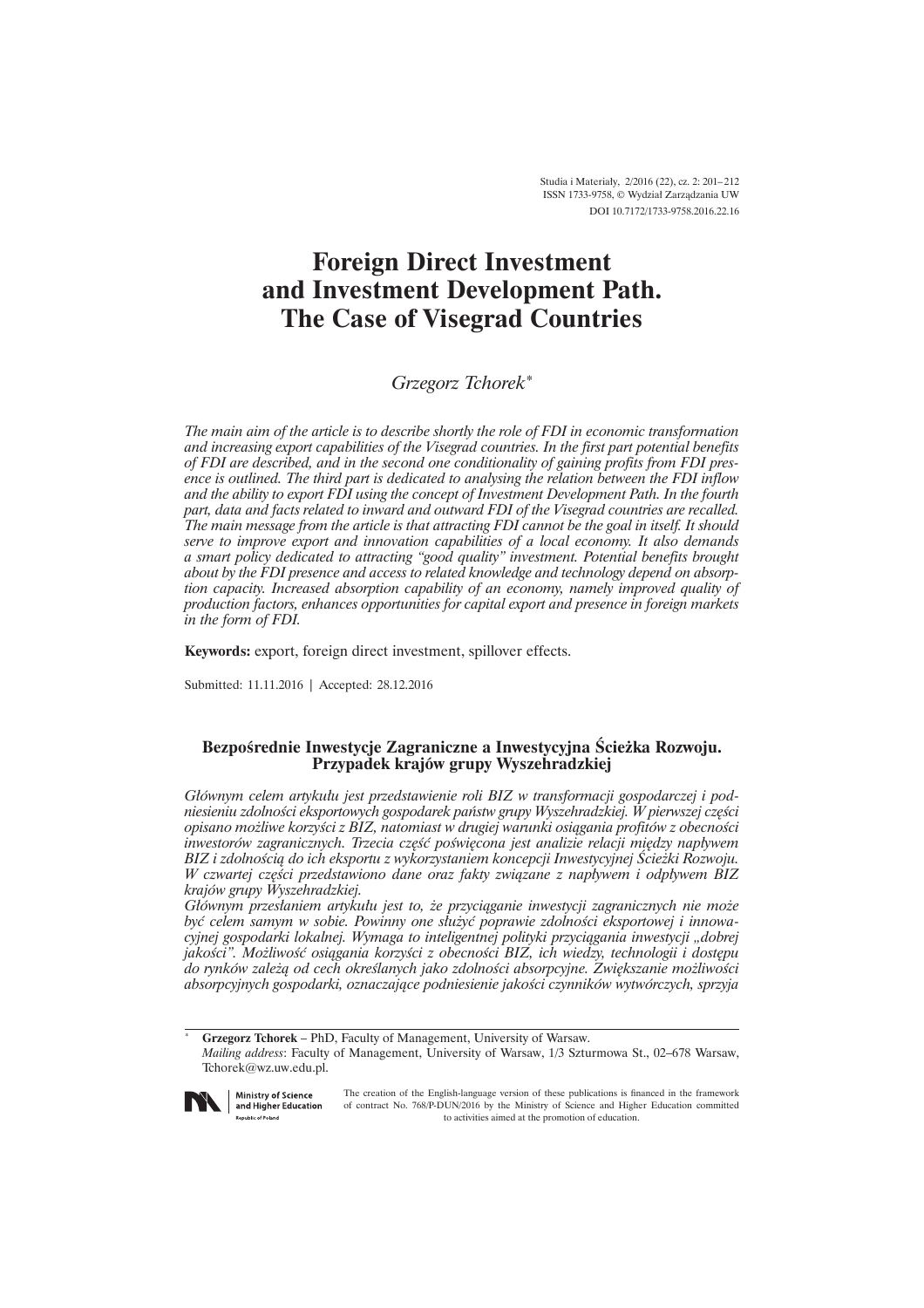*moĝliwoĂci eksportu kapitaïu i zwiÚkszaniu obecnoĂci krajowych podmiotów na rynkach zagranicznych w formie BIZ.* 

**Słowa kluczowe:** eksport, bezpośrednie inwestycje zagraniczne, efekty spillover.

Nadesïany: 11.11.2016 | Zaakceptowany do druku: 28.12.2016

**JEL**: F18, F21, F23

### **1. The Role of FDI in Economic Transformation and Convergence**

FDI can be an important factor of economic growth and convergence between emerging and advanced economies. FDI inflows constitute a vital feature of the global economy and a significant aspect of international integration of production factors, especially for emerging markets. This also relates to Central Eastern European Countries (CEECs) employed into the "convergence machine", mainly thanks to the transformation and EU integration processes. Both literature and economic practice prove that in spite of some drawbacks related to the FDI capital (brain drain, stealing market as well as the conditions which have to be fulfilled in order to profit from the FDI presence), the balance of costs and benefits of such inflows is rather positive (Bruno and Campos, 2013). A common consensus indicates the following direct and indirect effects of FDI.

Firstly, FDI can constitute an important tool for macroeconomic restructuring, a driver for increasing productivity and competitiveness as well as an instrument for speeding up income levels growth. It is justified by the neoclassical as well as endogenous growth theories. In the first case, investment is an important driver of growth, providing higher capital stock per worker which is needed for economic development. In the second case, FDI should ensure knowledge and technology transfer, which is emphasized by new growth theories (Gammeltoft and Kokko, 2013). Among others, Damijan et al. (2013), Bijsterbosch and Kolasa (2010) find empirical evidence for the FDI influence on improving the export structure and productivity upgrade in CEECs.

Secondly, FDI is combined with trade flows, which constitutes an important factor of economic integration, especially in

CEECs. Growing trade between the EU and CEECs as well its structural improvement measured by technological content were a result of a massive FDI inflow mainly from richer EU countries (for literature review see Tchorek and Czaja, 2015). Companies with foreign investors in all CEECs are an important part of the so-called Global Value Chains and a source of supply of intermediate goods used in the production of final goods (Iossifov, 2014). Trade relations, including those enforced by Global Value Chains, can also be an important source of spillover effects (Hagemejer, 2015).

Thirdly, FDI inflows are more stable than portfolio inflows, which can be important for the exchange rate and financial stability, especially during crisis episodes. In terms of both financial stability and economic growth, FDI reveals the most desirable properties and is termed cold money contrary to portfolio flows, which are called hot money (Bluedorn et al., 2013). FDI is less susceptible to flows volatility and the contagion effect, i.a. because tangible assets are more "attached" to the investment country. Moreover, FDI is less susceptible to external "push" factors related to international risk (Broto et al., 2011; Brzozowski et al., 2014).

### **2. Conditional Effects of FDI Profits for the Recipient Economy**

Benefits from the FDI presence are not automatic and depend on the FDI inflow structure. Apart from the scale of FDI inflows, their structure should also be taken into account. Empirical studies suggest that the composition of FDI inflows in the EU countries could determine labour productivity, economic competitiveness, and the magnitude of external imbalances (Mitra, 2011; Kinoshita, 2011). Countries with a higher share of more volatile and less productive FDI (especially in services –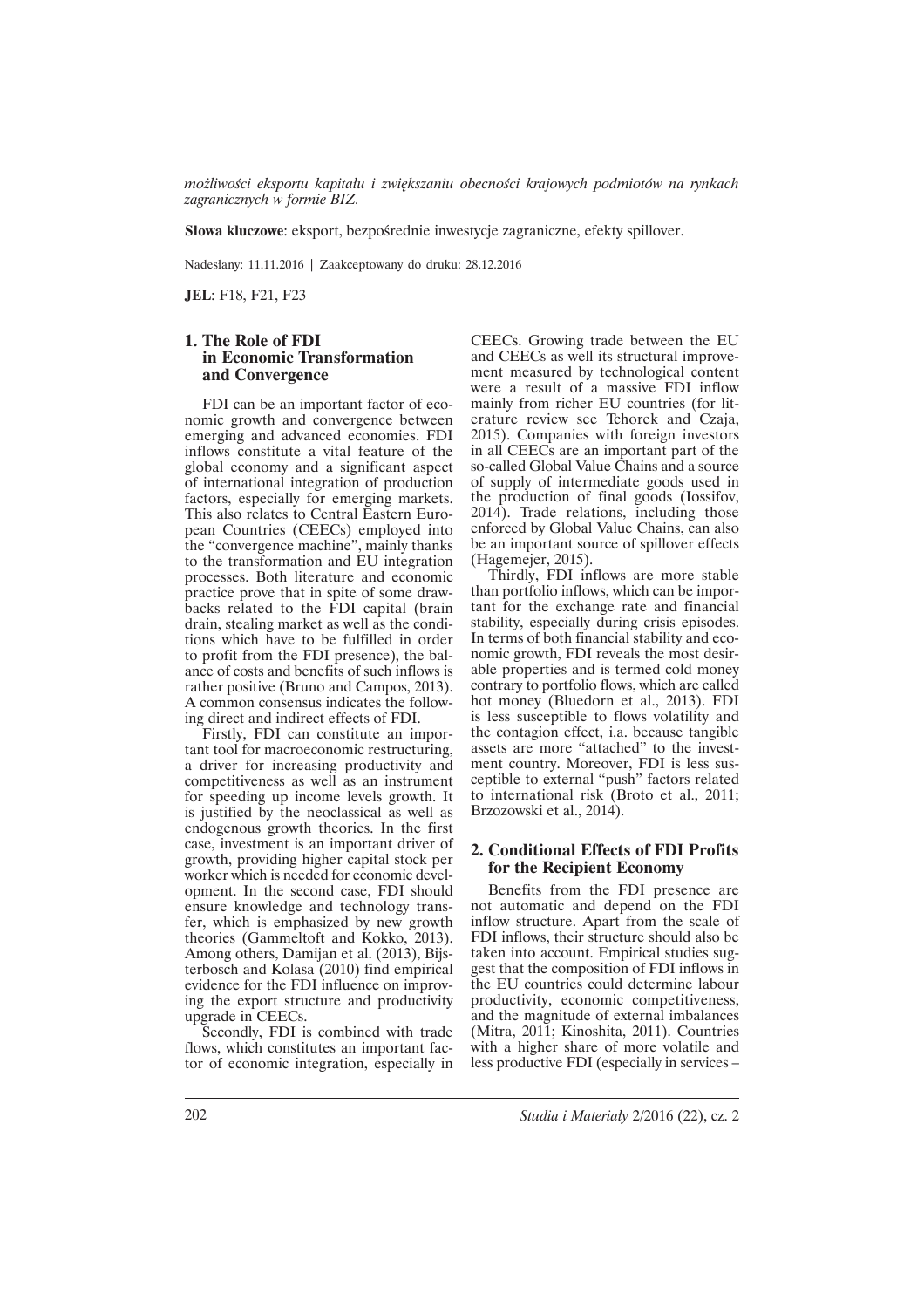financial and renting sectors) can be more susceptible to shocks, which leads to a more volatile GDP growth. A higher share of manufacturing should impose more R&D activity, trade competitiveness and access to knowledge. Investment in tradable goods is usually made in branches that have to deal with international competition, which can lead to increased productivity and operational elasticity. To a greater extent, effects of FDI on local economy depend on motives behind capital flows. The most widely used classification of FDI motives (proposed by Dunning, 1993) differentiates the following drivers of FDI.

Firstly, resource-seeking FDI. The main motivation for this type of FDI is to have access to specific resources (natural resources, raw materials, cheap labour force) in the host economy. This type of FDI is usually characterized by vertical links where subsidiaries are suppliers to the parent company.

Secondly, market-seeking FDI. The main motivation for this type of FDI is to direct supply of goods and services to the host countries. This type of FDI is characterized by horizontal links and subsidiaries usually produce the same goods as the parent company. Foreign investors exploit the opportunity offered by market size, GDP per capita and market growth.

Thirdly, efficiency-seeking FDI. This type of FDI usually occurs in order to "take advantage of different factor endowments, cultures, institutional arrangements, economic systems and policies, and market structures by concentrating production in a limited number of locations to supply multiple markets" (Dunning, 1993, p. 59). Similar to resource-seeking FDI, efficiencyseeking FDI is usually of vertical nature.

Fourthly, strategic asset-seeking FDI. The main motivation of such FDI is to acquire unique assets, knowledge, technology and build network relations in order to increase competitive advantage. The relation between a subsidiary and the parent company can be vertical or horizontal.

Benefits are usually lower for countries which are the target of *resource*- and *market-seeking* investment as Görg et al. (2009) showed based on Hungarian firmlevel data. Moreover, the main advantages of the FDI presence, namely spillover effects, are limited by many conditions and depend on the economy's absorptive

capacity. From the theoretical point of view, the main source of profits from the FDI presence should be an access of local companies to international markets, new trends and technologies as well as management techniques. They are connected to transfer of knowledge and its diffusion to the local economy (Hanousek et al., 2009). Evidence based on empirical research indicates that real effects of the FDI presence are dependent on the ability to acquire and use knowledge thanks to the interaction with foreign firms. Moreover, the lack of spillovers or even negative effects may also occur (Gersl et al., 2007).

The following factors are usually defined as critical factors of absorptive capacity.

**Human capital** gap can be a very important factor of the knowledge accumulation absorption ability. Borensztein et al. (1999) suggest that in order to benefit from the FDI presence, countries must have a basic level of human capital able to accumulate and use intangible assets. High-skilled workers, including foreigners with network relations, can be an important mechanism of knowledge and skills transfer from abroad<sup>1</sup>. Moreover, a higher level of human capital should lead to more productive FDI than domestic investment only when the host country has a minimum threshold stock of human capital (Alfaro, 2015).

**Institutional factors** may play an important role in attracting FDI and spur transfer of knowledge to the local economy. Jude and Levieuge (2015) confirmed earlier hypotheses that institutional environment may affect the quantity and quality of FDI inflow and influence capital accumulation. The benefits from the FDI presence may be determined by institutional factors which influence the quality of interaction between foreign and local agents as well provide favourable conditions for local companies. Literature mentions the following factors: rule of law, political stability, low level of corruption, respect for ownership rights and economic freedom (Ali et al., 2010). Inefficient institutions which curb competition, freedom of choice and increase barriers to economic activity may cause higher transaction costs and greater uncertainty, which discourages investment. Excessive regulation may decrease benefits from FDI because it hampers reallocation of resources (deters agglomeration effects),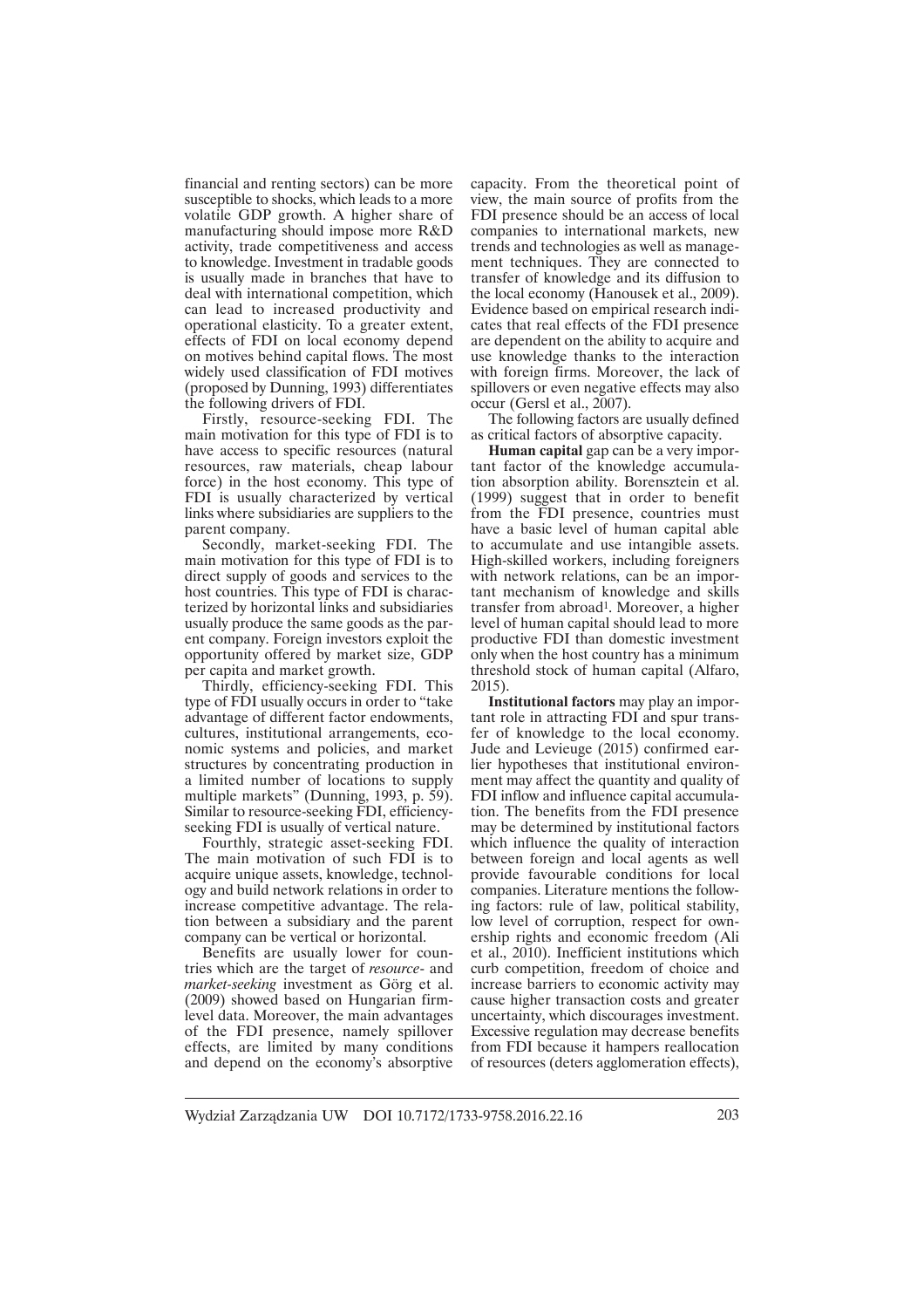which can lead to limited spillover effects. Moreover, low quality of institutions may influence the mode of FDI favouring mergers and acquisitions, which has weaker growth effects. Institutional factors, which also restrict employment regulations, can be an important factor of labour mobility as a medium of knowledge transmission.

**Local innovation systems** and clusters may attract FDI and create an environment for fruitful cooperation between foreign and local firms. An important role in knowledge transfer can be played by the local environment. The ability to build local networks for knowledge transfer through clusters, innovation systems and cooperation with foreign investors constitutes a condition for profits from the FDI presence. Girma et al. (2015) point out that benefits from learning-by-doing and imitation effects can be greater when local firms have a close relationship with transnational companies and adequate resources to absorb knowledge. Regional development theories indicate that spillover effects can be triggered by local innovation systems or clusters based on concentration and cooperation among firms, local authorities and R&D centres (Yehoue, 2009).

**Financial market development** may influence the ability to gain profits from FDI. Research confirms that countries with more developed and better regulated financial markets can gain more from FDI and achieve higher economic growth rates (Alfaro et al., 2004). Better access to financing can be important for incoming foreign investors as a complementary source of funding. On the other hand, sophisticated financial markets may spur local entrepreneurship, finance investment, allow for hiring new managers and skilled labour as well as encourage transfer of technology from foreign investors. It means that the financial market development may also influence the capacity for knowledge spillovers from the FDI presence.

Fagerberg et al. (2010) provide a much longer list of complex factors decisive for absorptive capacity such as social conditions (trust and tolerance), quality of governance (corruption, law and order), production quality (international standards, lean production, just in time), openness to trade and ability to innovate.

#### **3. Investment Development Path**

Economic literature related to factors affecting economic growth is mainly concentrated on a country's attractiveness for FDI inflows (Gammeltoft and Kokko, 2013). Meanwhile, the long-term competitive position of a given country as well its ability to gain proper position in the global labour and value division are also determined by the ability to:

- attract FDI of "good quality" (in terms of sectoral and financing structure),
- internalize knowledge from the FDI presence, which can be a result of the quality of FDI as well as the quality of local resources.
- internationalization of its activity through outward FDI.

The traditional Investment Development Path assumes direct relations between the GDP per capita development and the net FDI position. The concept which combines the evolution of a country's FDI position in terms of inward Foreign Direct Investment (IFDI) and outward Foreign Direct Investment (OFDI) and its level of development is the Investment Development Path (IDP). According to this approach, there is a longterm relation between the level of development and the country's net investment position (NIP) defined as a difference between its outward and inward direct investment stock. The evolution of the country's position, accompanied by increasing GDP per capita, is a result of firms' ability to accumulate assets and engage in outward direct investment.

In practice, internationalization processes through OFDI are demanding in terms of resources and experience. From the new trade theory point of view, firms are heterogeneous in terms of productivity and only "the happy few" of them can use FDI as an internationalization strategy (Mayer and Ottaviano, 2007). Such an approach indicates that the ability to make OFDI can be seen as a competitive advantage which firms use to expand their activity.

Dunning launched the concept of IDP in the 1980s, expressing the role of the interaction between inward and outward FDI and its links with the economic development of a country (Dunning, 1993; see also Daszkiewicz and Wach, 2013). It is divided into four stages – see Figure 1.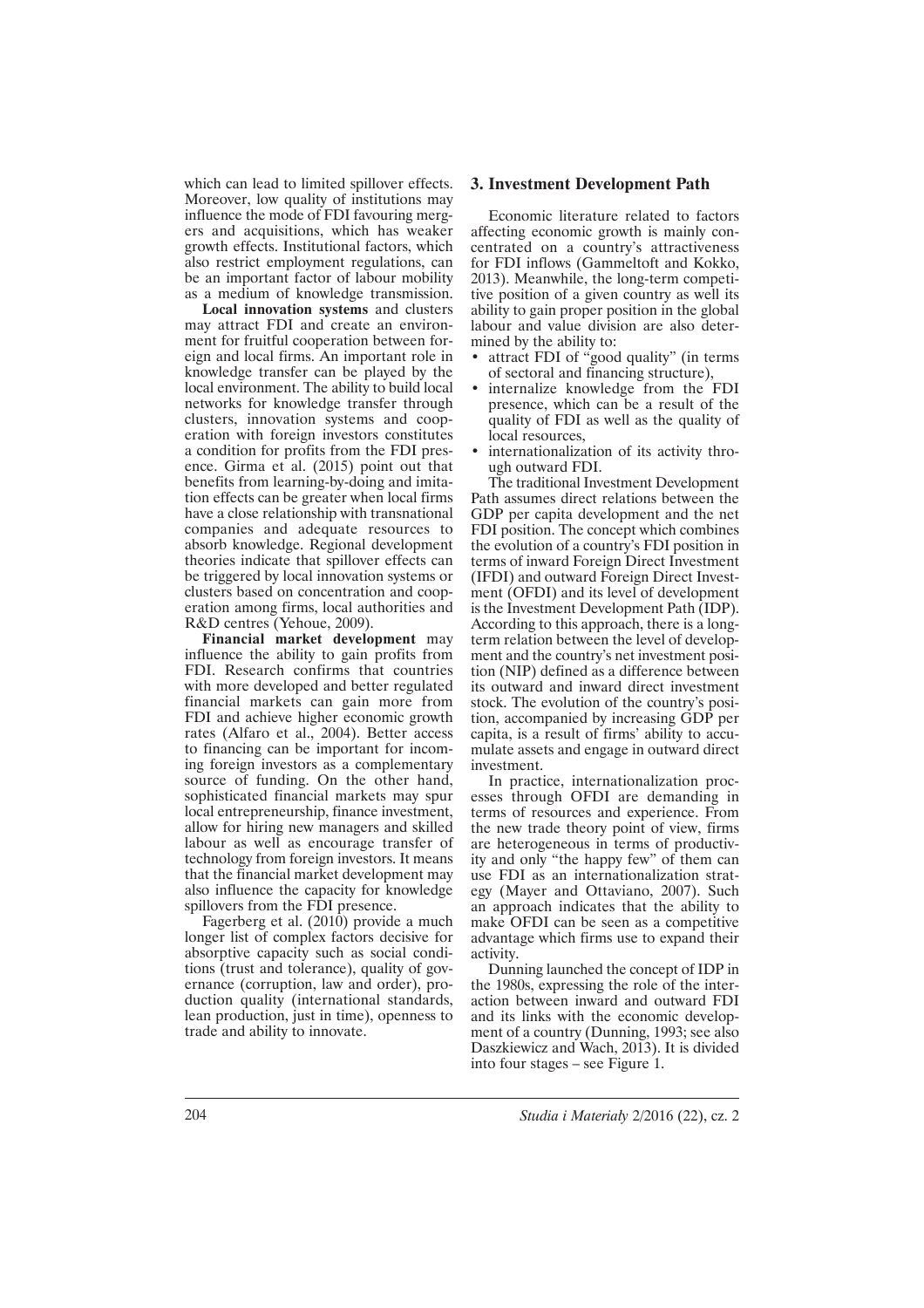*Figure 1. Investment Development Path* 



*Source: Narula and Guimón (2010).*

In stage one, which relates mainly to the least developed countries, FDI inflows, and especially outflows, are minor or even nonexistent because of the lack of competitive advantage of a country and many economic and institutional weaknesses.

In stage two, FDI inflows increase as a result of improving location advantages and growing attractiveness of resources (resource-seeking FDI) and low- and medium-tech industries. Due to the FDI inflow, NIP usually worsens. During this phase, knowledge transfer from incoming FDI is possible, leading to upgrading ownership advantages of local companies and stimulating FDI outflows.

Stage three can be called intermediate because the NIP position is usually also negative but FDI outflows can be higher than inflows because of growing competitiveness of local companies. This intermediate stage shows an increase in the economy's income per capita, an acceleration of industrialization and a bigger specialization of demand oriented towards superior quality products. Competition in the domestic market rises as the ownership advantages of inward investors diffuse through the local industry. As a result, domestic firms start developing their own advantages.

In stage four, the net FDI position turns positive as the FDI outflow surpasses the FDI inflow, with a growing quality of both of them. In stage five, which is characteristic of the most developed countries, the net FDI position, although fluctuating, is close to zero.

#### **4. Foreign Direct Investment in the Visegrad Countries**

The Visegrad countries have become a very popular destination of FDI usually from the EU neighbourhood countries since the mid  $1990s$  – see Figure 2. This "strategic" inflow was fuelled by many different factors including a close geographical distance, low labour costs and prices and an increasing quality of labour forces, a huge market growth potential and expected EU membership (Schäffler et al., 2015). Initial and spurring factors were also privatization processes accompanied by trade and economic liberalization. FDI influenced the economic and trade structure of the Visegrad countries, increasing the role of industry, importance of intra-industry trade, level of export diversification and also had positive impact on domestic companies' profitability (Rutkowski, 2006).

Attractiveness of the whole CEE region is confirmed by the fact that about two thirds of the total capital inflow before 2006 was in the form of FDI. From the point of view of enterprises, the main motivation for the EU multinational companies was related to *efficiency-seeking* and *marketseeking* motives. As documented in Kolasa and Bijsterbosch (2010) and Damijan et al. (2013), FDI presence was an important channel of improving productivity, real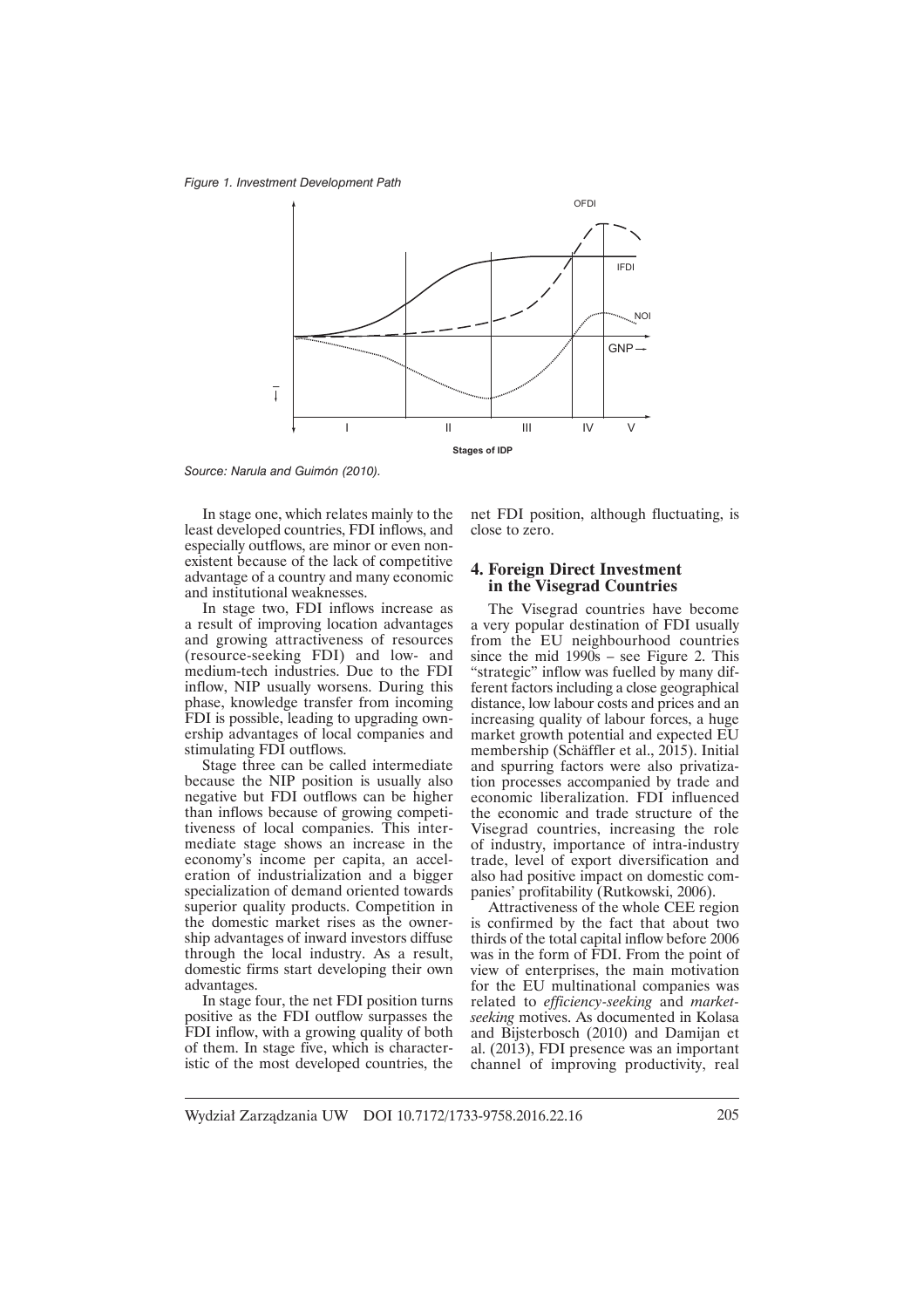

*Source: own compilation based on UNCTAD data.*

*Studia i Materia Studia i Materiały 2/2016 (22), cz. 2* 2/2016 (22), cz. 2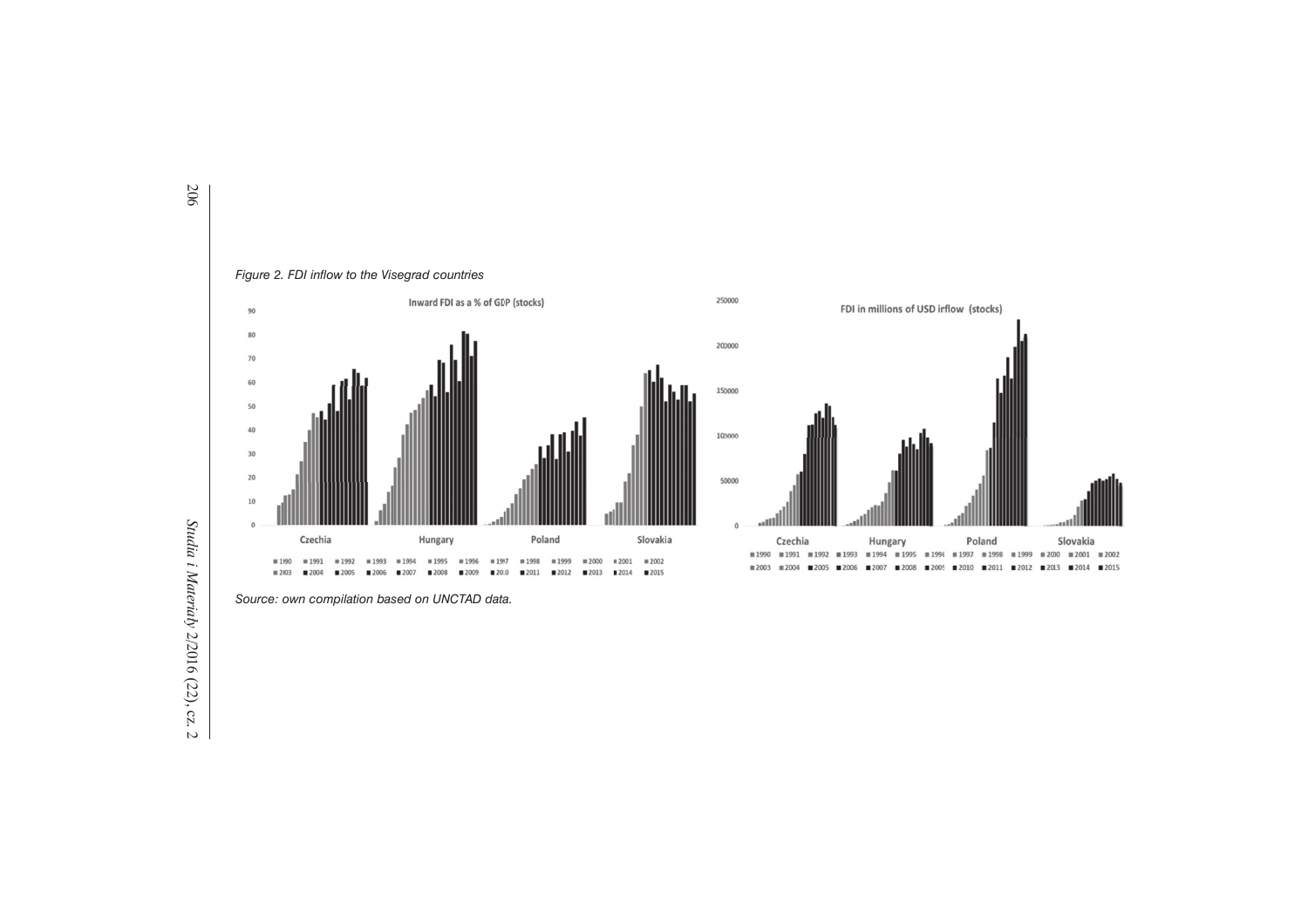GDP growth and convergence. FDI was also an important channel of the inclusion of the Visegrad countries into Global Value Chains  $(G\bar{V}C)$  through trade, increasing its diversification and sophistication (Tchorek and Czaja, 2015).

In relative terms (measured as a % of GDP), Hungary was the leading country as a recipient of FDI, followed by Czechia and Slovakia. Due to its size, Poland received lower FDI as a fraction of its GDP. Nevertheless, Poland was the leading country (also thanks to its size) in attracting FDI in absolute terms. Attractiveness of the Polish economy has been increased successfully since the beginning of the 1990s, when the share of FDI directed to Poland constituted about 20% of the total inflow to the Visegrad group. In the years 2013– 2015, it was more than 40% of total FDI inflow.

For all analysed countries, some threshold in FDI inflow coincides with joining the EU. As a subcontractor to the "bazaar economy" (Germany) and other important EU economies (France, Italy, the Netherlands), the Visegrad countries host FDI which was directed mainly to the industry, improving its competitiveness, while investment in the financial sector and other services also usually played a positive role.

Boudier-Bensebaa (2008) indicates (based on data till  $2006$ ) that the net FDI position places Czechia, Hungary, Poland and Slovakia in stage one or two of the IDP, while the EU-15 countries can be categorized within stages four and five. Gorynia, Nowak and Wolniak (2010), who analysed the IDP for six CEE countries (the Visegrad countries plus Bulgaria and Romania), classified V4 as stage two, while two latter as stage one. They also mentioned the special case of Poland, which, despite being the least developed among V4, appeared to be closest to the point of transition to stage three. Klich (2014), based on the net FDI position data ending in 2012, noticed that Poland, the Czechia and Slovakia advanced to stage three, while Hungary gained its position a little earlier – see figure 3.

Observing the Net FDI position among the analysed countries in the Figure 2, it seems that because of its improvement (the difference between outward and inward is decreasing) Czechia, Hungary and Slovakia moved to the stage three of IDP<sup>2</sup>. This observation might be somewhat misleading because during the recent years the Net

*Figure 3. Inward and outward stocks and net position of FDI in millions of USD* 



*Source: own compilation based on UNCTAD data.*

Wydział Zarzadzania UW DOI 10.7172/1733-9758.2016.22.16 207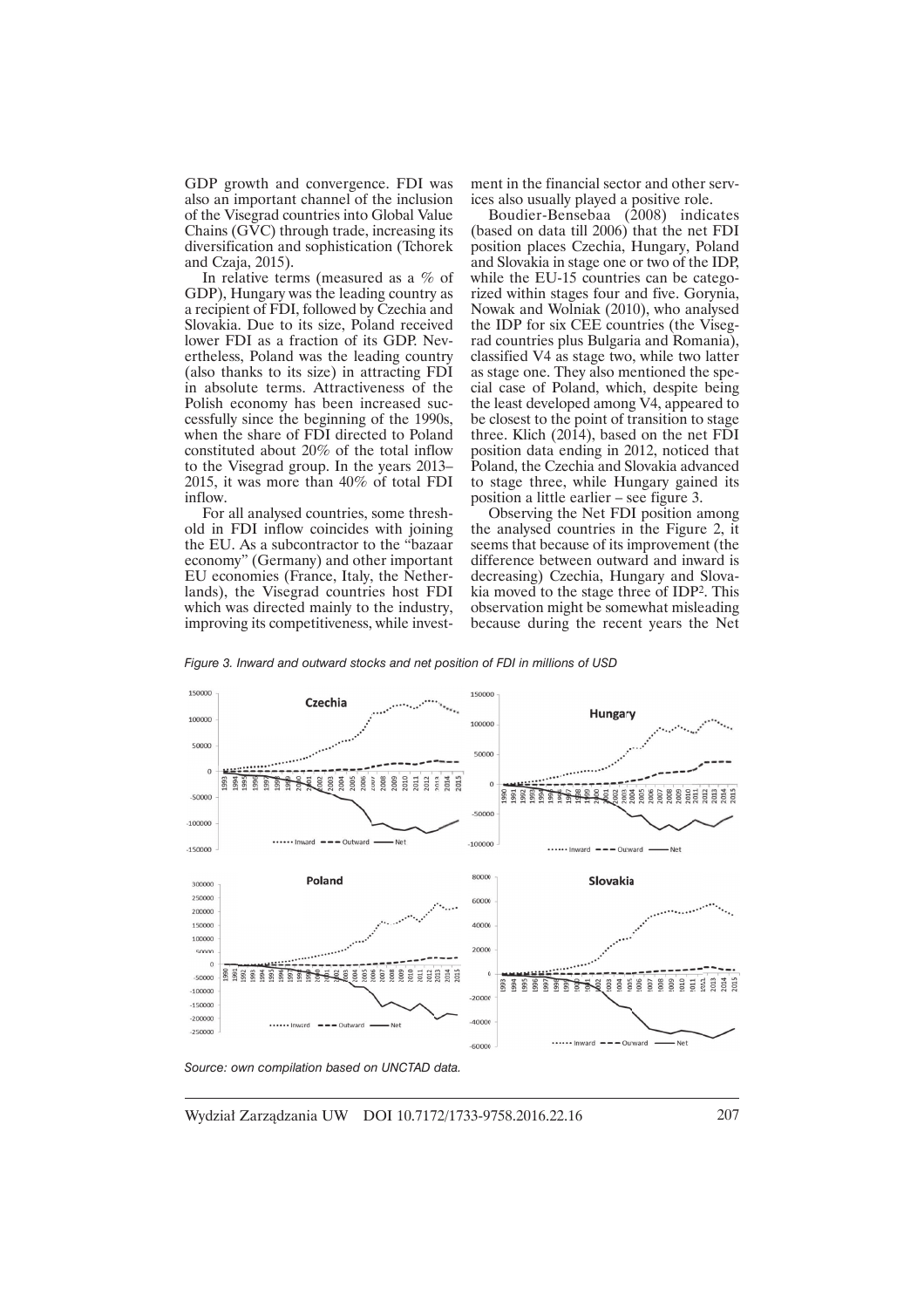position improves mainly due to an FDI inflow decrease rather than an OFDI outflow. OFDI has risen in all countries after joining the EU and in recent years (except Slovakia) but its magnitude is still small in comparison to more advanced economies and too small to influence general competitiveness of the country.

#### **5. OFDI in the Visegrad countries**

Contrary to the IDP assumption, high attractiveness for FDI inflows does not always mean good prospects for OFDI. Slovakia experienced a lot of incoming FDI measured as a share of GDP and GDP per capita, much more than Poland, but it failed to benefit from the FDI presence to build home-based capacity and competitiveness among local companies. To some extent, it is a result of an insufficient number of small and medium-sized enterprises, only a few national companies able to export capital and the fact that state institutions gave more priority to promoting export rather than OFDI. This can confirm that the direct relationship between IFDI and OFDI assumed in the IDP theory may not always exists. The key issue can be the ability to absorb knowledge embodied in FDI and create own capabilities to compete internationally through big local companies.

The ability to export FDI from a given country can have at least two sources. The first one is foreign capital which uses a country's advantages as a base to expand its activity. It means that inward FDI is a source of outward FDI, which is motivated by the MNC strategy and decisions (through GVC or regulatory arbitrage) and generate "capital-in-transit" flows. Benefits from such FDI presence can appear through spillover effects (illustrated in the Figure 4) but they can be minor, because the main motivation for inward and outward FDI may not support direct interconnections between foreign and local companies.

The second source of FDI export, which works rather in the medium and long term, is based on local resources and companies' ability to expand their activity abroad. This process is more profitable for the host economy and companies but is also conditional and depends on absorptive capacity of the local economy. The ability to export FDI should be preceded by the transfer of knowledge from incoming FDI, spillover effect existence and acquisition of important competences by companies – see Figure 5.

The ability to expand activity through FDI can be a measure of international competitiveness of local companies. Internationalization can be a synonym of local firms' stage of development where they expand their activities gradually – see Figure 6. Initially, firms start with export, then are ready for international cooperation (e.g. offshoring) and, as a final stage, they are able to establish their own entities abroad. The phase of companies' development influences the country's competitiveness and the level of income. In order to allow firms to develop, they should be

*Figure 4. "Indirect" Direct Investment* 



*Source: own compilation.* 

208 *Studia i Materiaïy* 2/2016 (22), cz. 2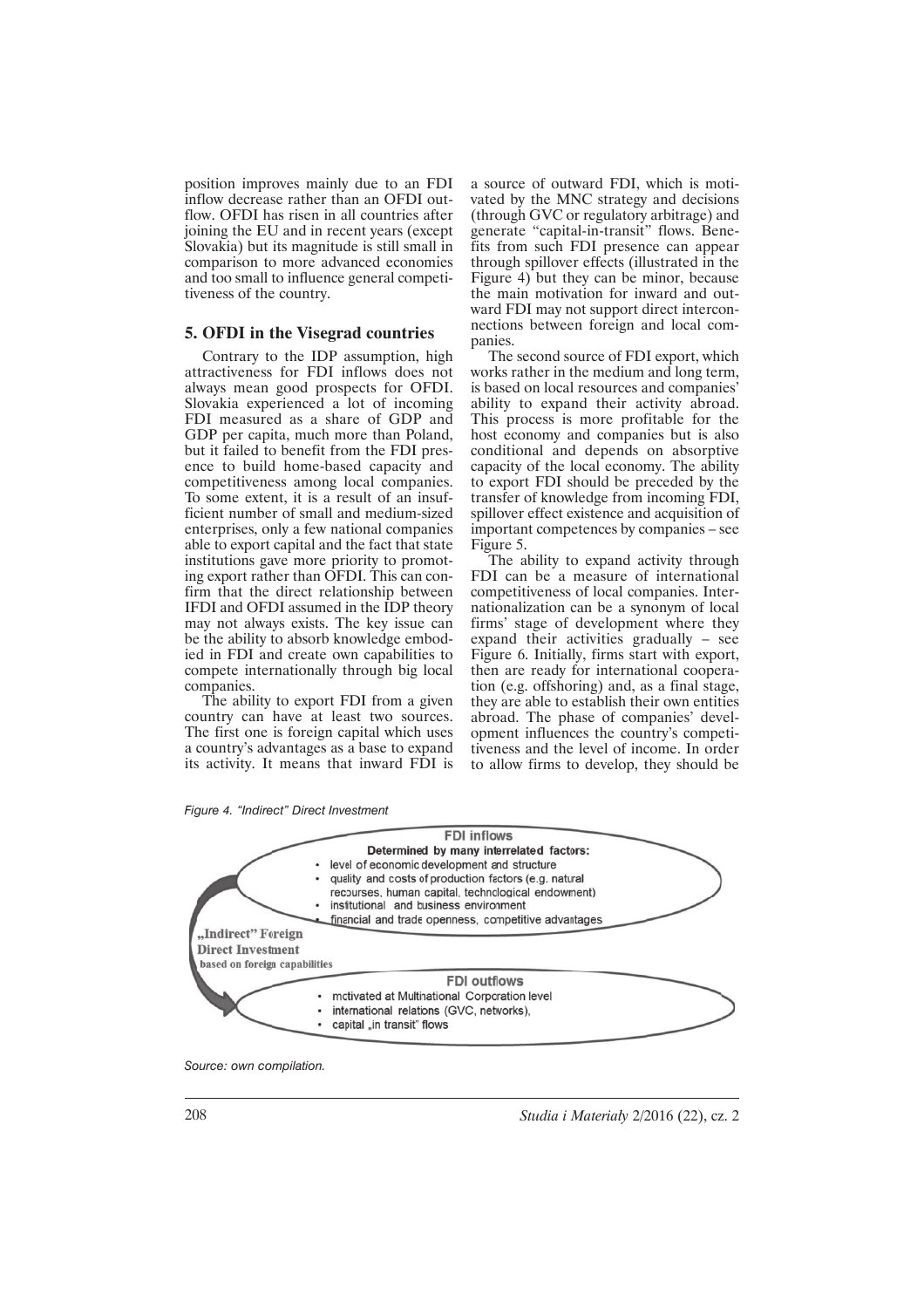*F igure 5. "Real" Foreign Direct Investment* 



*Source: own compilation.*

stimulated to grow and expand their activity abroad because this spurs their competitiveness, gives access to new markets, resources and networks. Growing GDP per capita enforces more attention which should be paid to OFDI as an indicator of global competitiveness.

*Figure 6. Stages of internationalization* 



*Source: own compilation based on Johanson and Vahle (1990).*

Although Polish OFDI is very limited in international comparisons, Polish companies are important foreign investors among CEECs. Poland is the largest OFDI investor among the analysed countries in absolute terms, but OFDI as a 6% share of GDP ranks it behind Hungary (30%) and Czechia (10%) – see figure 7. This is a result of the country size, openness to IFDI as well as the transformation path on

which Hungary was the first country experiencing a huge FDI capital inflow and a subsequent outflow. The smallest FDI outflow can be seen in the case of Slovakia.

An important source of OFDI is foreign-owned capital. The good position of Hungary (and to some extent the Czechia and Poland) is also an outcome of the phenomenon called "indirect" outward direct investment because the main source of their investment are foreign-owned companies. The problem with evaluating OFDI properly in the analysed countries is the fact that a growing share of OFDI from Hungary, the Czechia and Poland constitutes "capital in transit". This is a result of tax optimization and favourable legal framework seeking foreign-owned and national companies, which is confirmed by an important role of such recipients of the FDI capital as Cyprus, the Netherlands, Luxembourg, Switzerland.

The main motives for OFDI from CEECs are related to market-seeking incentives. CEE countries are still at the early stage of internationalization motivated by market size and growth as well geographical distance. This is confirmed by a cross- country analysis of the analyzed CEECs based on Amadeus data (Cantner et al., 2013; Hassan et al., 2015). Kowalewski and Radło (2013) examined motives for Polish OFDI at the company level and confirmed that these are mar-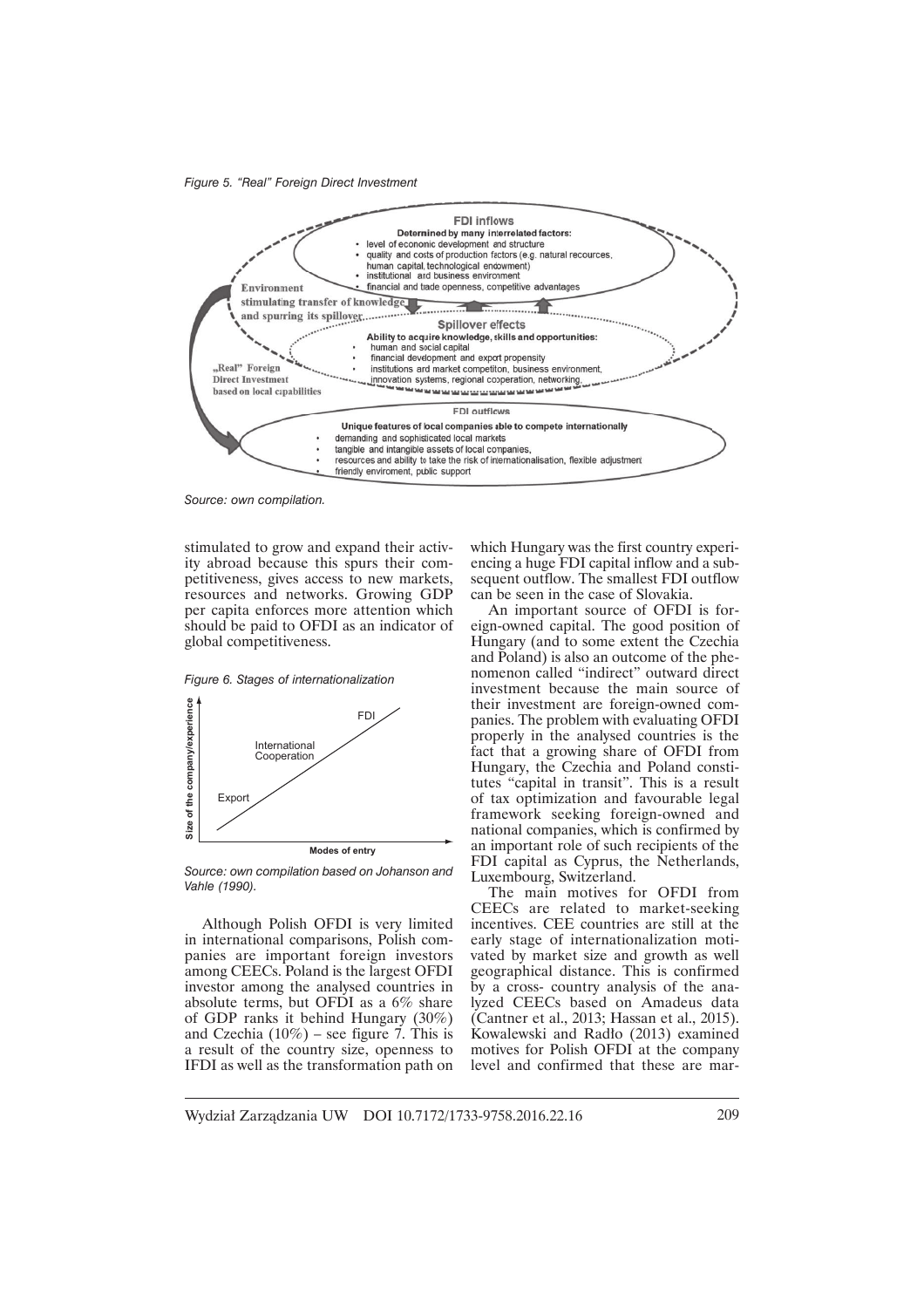

*Fig ure 7. Outward FDI in the Visegrad countries as a % of GDP*

ket-seeking and resource-seeking motives, which is characteristic for the earlier stages of internationalization. Gorynia et al. (2013) conducted an analysis based on ten deeply explored OFDI case studies of Polish firms and noticed that their motives are in line with Dunning's assumption and are mainly driven by market-seeking motives and that the prevailing mode was acquisition. What is surprising, strategic assets and efficiency-seeking motives, which are typical for mature multinational companies, also played an important role. The key obstacle for expansion was the lack of funds, managerial skills and previous experience on Polish and foreign markets. An inadequate innovativeness level was indicated rarely.

CEECs follow a gradual internationalization model. Geographical proximity and market-seeking motives can be explained be the theory called the "Uppsala model". According to it, the internationalization process is sequential and depends on companies' age, size and experience, which is positively correlated with the ability to go abroad, starting with indirect export, turning to direct export, outsourcing and FDI. It also means that companies starting their international activity in the nearest neighbourhood spread with accumulated knowledge and resources. This is in line with the new trade theory assumptions.

Companies from CEECs also seek better regulation abroad. Hassan et al. (2015) conducted interesting research examining the role of host countries' economic institutional factors which affect an OFDI decision by companies from the CEE countries which joined the EU in 2004 and 2007. Based on the firm-level data on 951 greenfield investment projects from 1995 to 2010, they confirmed that firms from 10 CEE countries prefer destinations with better institutional environments than those in their home countries. The analysis confirms the significance of the following factors as triggers of investment location: high property rights protection, freedom from corruption, low bureaucratic burdens, high financial freedom, which means better access to finance, monetary freedom used as a proxy of macroeconomic stability and a low tax burden.

The old EU countries remain a source of legal and institutional quality. The effects of those factors are stronger in the case of OFDI flows to EU-15 than to other CEE countries. On the one hand, this can reflect the insufficient level of economic institutional development in the CEE countries, and transaction cost and investment uncertainty reduction seeking motives, on the other. The authors also confirmed the role of traditional location factors such as market growth and geographical distance.

*Source: own compilation based on UNCTAD data.*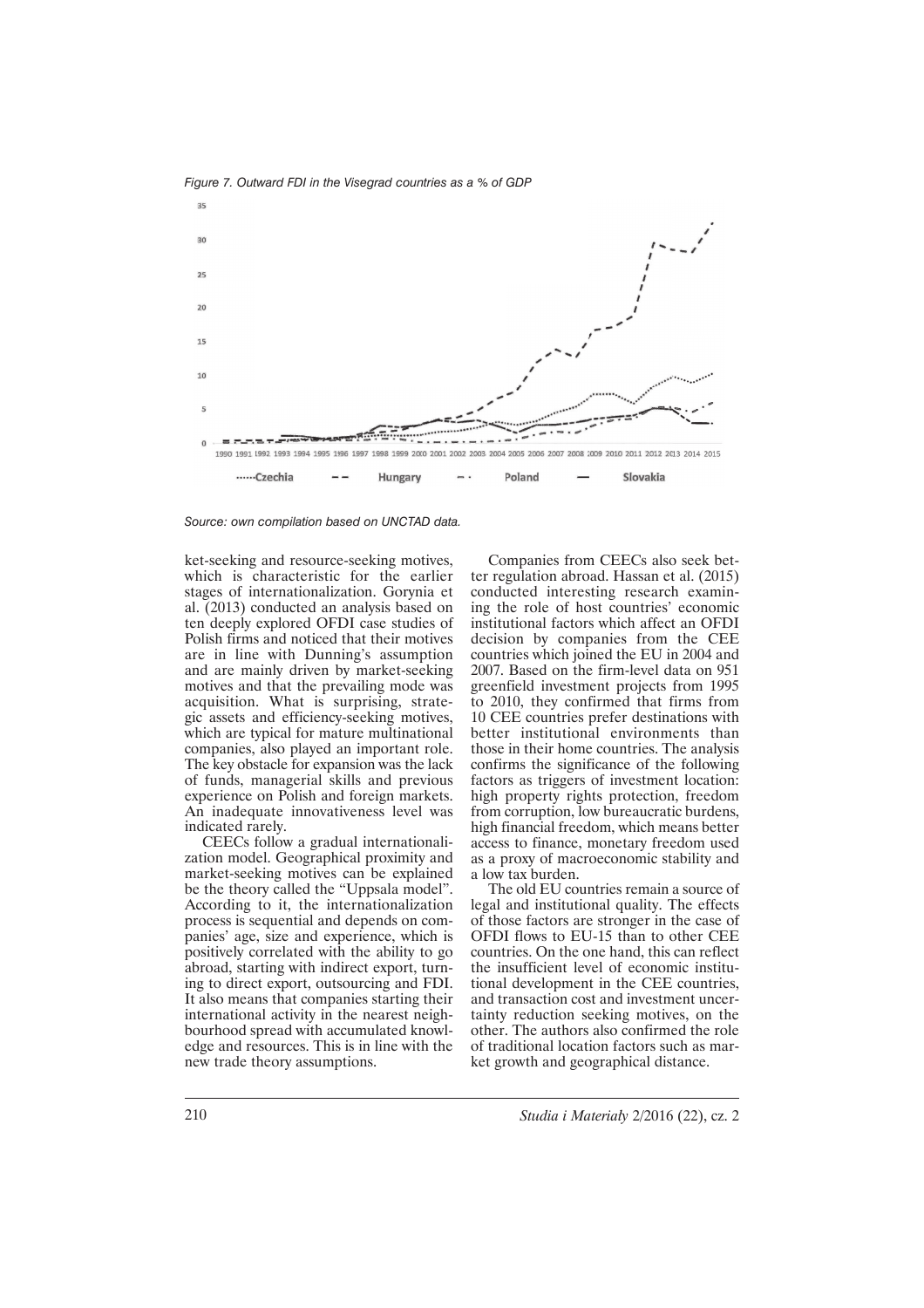### **6. Conclusions**

FDI may constitute an important factor for increasing income convergence between rich and poor countries. Nonetheless, the ability to gain profits from FDI presence depends on many circumstances related mainly to the quality of production factors of the host country. This is also demanding for policy makers who should try to shape the FDI structure.

Incoming FDI and the ability to learn from its presence as well as increased quality of local resources and capabilities to improve export capacity should help to change the FDI position from import FDI to export them. It is a long-term, sequential process which demands fulfilling many conditions. One of them is building financial capital, entrepreneurship and unique resources of local companies. It is feasible to do in cooperation and coexistence with foreign investors, which should spur spillover effects.

According to the investment development path hypothesis, GNP per capita depends not only on FDI inflows, but primarily on the ability to generate own FDI abroad. Achieving high absorptive capacity level allows for benefitting from the presence of FDI and building competitiveness and innovation of national entities. They need to search for markets, resources and technology outside their own country due to the fact that the potential to benefit from the inflow of FDI is subject to certain restrictions. The presence of domestic companies in foreign markets is an important condition for the development of and access to knowledge and innovation internationally.

Based on the literature review and raw data, we can claim that the Visegrad countries generally used the opportunity arising from the FDI presence and now they are moving to stage three of Investment Development Path. It confirms their increasing international competitiveness. Inward and outward FDI position differs slightly between analysed countries but the EU integration unified the investment path. Due to specific features related to the size of the country and enterprises and the structure of FDI inflow, Slovakia seems to be a laggard in terms of the ability of internationalization in the form of FDI.

#### **Footnotes**

- Cantner et al. (2013) indicate the important role of the skilled labour force availability as a factor determining OFDI decisions.
- <sup>2</sup> Examining Investment Development Path for Poland, Ciesielska (2014) and Kłysik-Uryszek (2013) indicate that the Polish economy is moving from stage two to stage three. It is a result of a much more intensive pace of outward FDI than FDI inflow, especially after 2004 and during the financial crisis.

#### **References**

Alfaro L., Chanda A. and Kameli-Ozkan Sayek, S. (2004). FDI and economic growth: the role of local financial markets*. Journal of International Economics*, *64*, 113–34.

Ali, F., Fiess, N. and MacDonald, R. (2010). Do institutions matter for foreign direct investment? *Open Economies Review, 21*(2), 201–219.

Bijsterbosch, M. and Kolasa, M. (2010). FDI and productivity convergence in Central and Eastern Europe: an industry level investigation. *Review World Economy, 145*(4), 689–712.

Bluedorn, J., Duttagupta, R., Guajardo, J. and Topalova, P. (2013). *Capital Flows are Fickle: Anytime, Anywhere*. IMF Working Paper No 183.

Borensztein, E., De Gregorio, J. and Lee, J.W. (1998). How does foreign direct investment affect economic growth? *Journal of International Economics*, *45*(1), 115–135.

Boudier-Bensebaa, F.(2008). FDI-assisted development in the light of the investment development path paradigm: evidence from Central and Eastern European countries. *Transnational Corporations*, *17*(1), 37–63.

Broto, C., Diaz-Cassou, J., Erce, A. (2011). Measuring and explaining the volatility of capital flows to emerging countries*. Journal of Banking and Finance*, *35*(8), 1941–1953.

Bruno, R and Campos, N. (2013). *Reexamining the conditional effect of foreign direct investment.* IZA Discussion Paper (7458).

Cantner, U., Günther, J. Hassan, S.S. and Jindra, B. (2013). *Outward FDI from Central and East European Transition Economies–A discrete choice analysis of location within the EU.* Munich Personal RePEc Archive, No 18, January.

Ciesielska, D. (2014). Czynniki kapitałowej ekspansji międzynarodowej polskich przedsiębiorstw. *Zeszyty Naukowe Uniwersytetu Szczeciñskiego. Finanse. Rynki finansowe. Ubezpieczenia,*  603–612.

Damjan, J., Kostevc, Č. and Rojec, M. (2013). *FDI*, *structural change and productivity growth: global supply chains at work in Central and Eastern European countries*. IRMO Occasional Papers, 2013(1), 2–29.